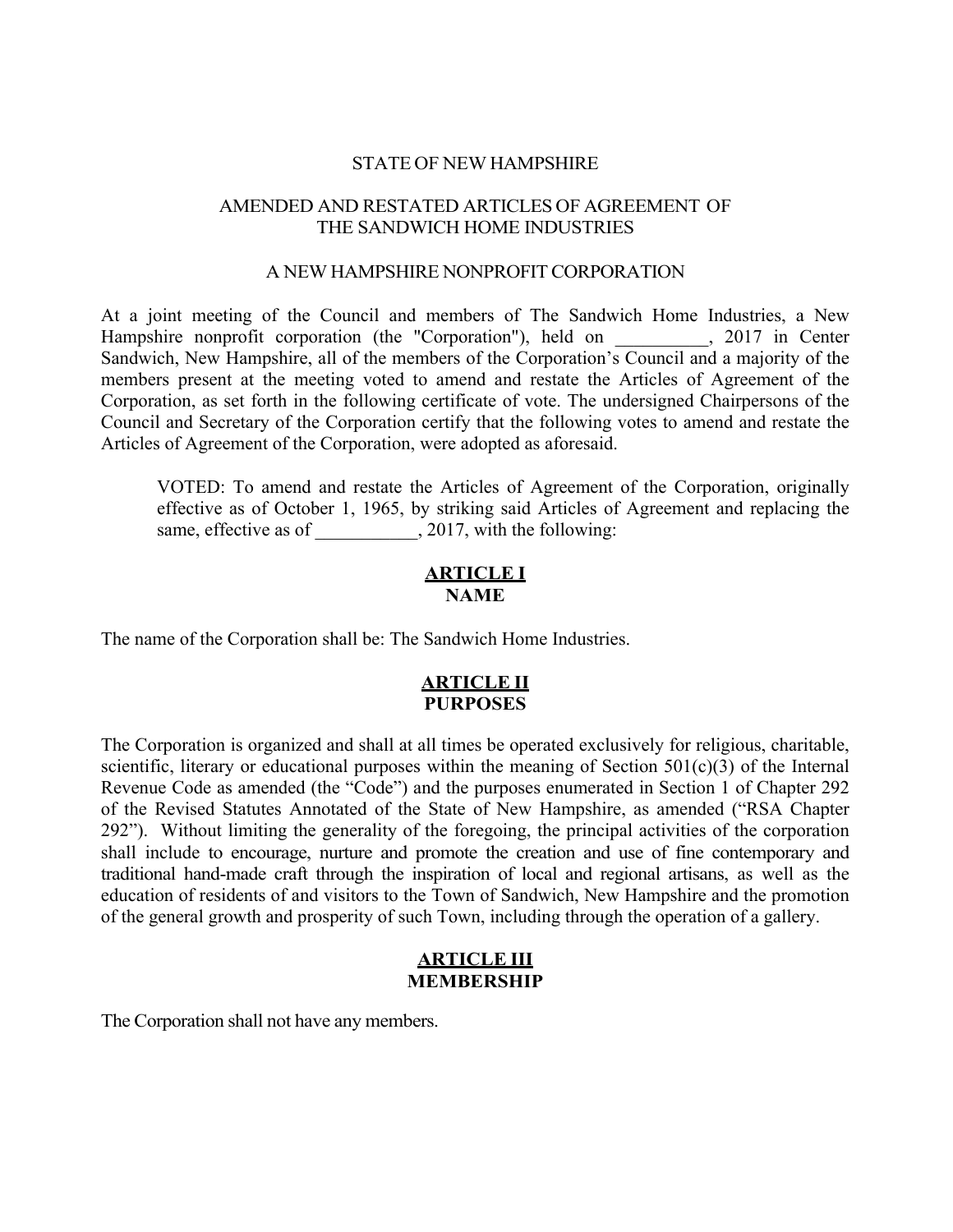### **ARTICLE IV DISPOSITION OF ASSETS**

In the event of the dissolution or liquidation of the Corporation, after payment or provision for the payment of all liabilities of the Corporation, all of the assets of the Corporation shall be disposed of to one or more organizations with similar purposes which qualify for exemption from taxation under Section 501(c)(3) of the Code. Any assets not disposed of in this manner by the Corporation shall be distributed in accordance with an order of a court of competent jurisdiction in the county where the principal office of the Corporation is located, exclusively for such purposes or to such organizations as said court shall determine, provided that such organizations shall have similar purposes and be exempt from taxation under the provisions of said Section 501(c)(3).

## **ARTICLE V ADDRESS**

The address at which the business of the Corporation is to be carried on is: 32 Main St, Center Sandwich, NH 03227.

# **ARTICLE VI CAPITAL STOCK**

The amount of capital stock, if any, or the number of shares is: None.

## **ARTICLE VII RESTRICTIONS ONACTIVITIES**

No part of the assets or net earnings of the Corporation shall be divided among or inure to the benefit of any officer, director or member of the Corporation or any private individual, or be appropriated for any purposes other than the purposes of the Corporation as herein set forth. No contribution shall be made by the Corporation for other than religious, charitable, scientific, literary or educational purposes, and no substantial part of the activities of the Corporation shall be or include the carrying on of propaganda or otherwise attempting to influence legislation; and the Corporation shall not participate in or intervene in (including the publishing or distributing of statements), any political campaign on behalf of (or in opposition to) any candidate for public office. It is intended that the Corporation shall be exempt from federal income tax under the Code and that contributions to it shall be deductible under the Code, and all provisions of these Articles of Agreement shall be interpreted and exercised consistently therewith.

## **ARTICLE VIII BOARDOF DIRECTORS**

The affairs of the Corporation shall be managed by the Board of Directors consisting of at least five (5) persons and such other persons as may be chosen by them, all in accordance with the Corporation's Bylaws and in a manner not inconsistent with these Articles of Agreement, theCode or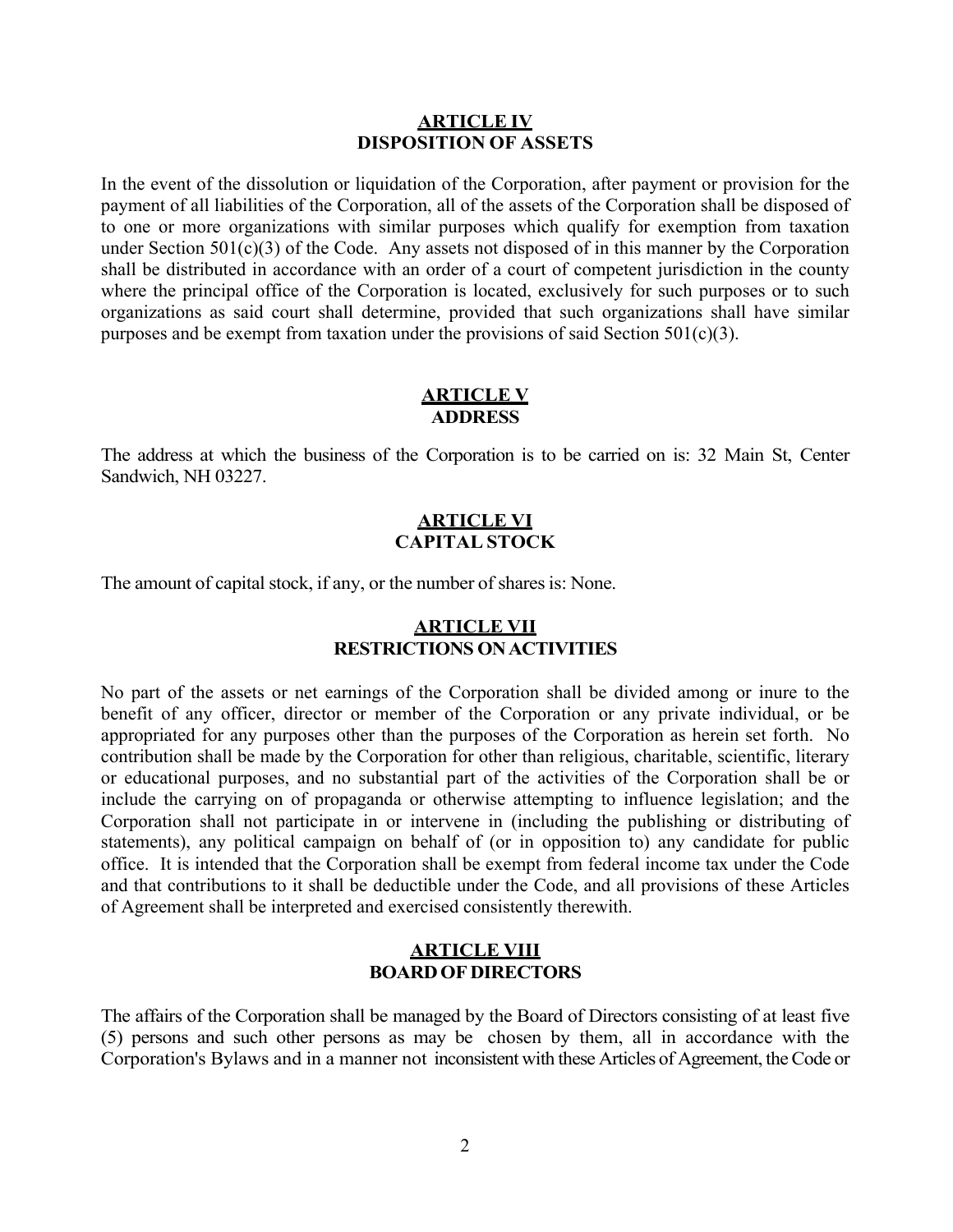RSA 292, as amended. The name and address of each current director of the Corporation is as follows:

| <b>Name</b>        | <b>Address</b>                                         |
|--------------------|--------------------------------------------------------|
| Diane Garfield     | 64 Cove Road<br>Center Harbor, NH 03226                |
| P.J. Blankenhorn   | 186 Metcalf Road<br>Center Sandwich, NH 03227          |
| Lisa Wardlaw       | 920 Bean Road<br>Moultonboro, NH 03254                 |
| Molly Nye          | PO Box 106<br>N. Sandwich, NH 03259                    |
| Margaret Ridgely   | <b>PO Box 58</b><br>North Sandwich, NH 03259           |
| Kathryn Field      | 74 Taylor Road<br>Center Sandwich, NH. 03227           |
| Deane Hall         | 334 Center Harbor Neck Road<br>Center Harbor, NH 03226 |
| <b>Brian Eaton</b> | PO Box 272<br>Center Harbor, NH 03226                  |
| Martin Carmichael  | 165 Diamond Ledge Road<br>Center Sandwich, NH 03227    |

## **ARTICLE IX TRANSACTIONS WITH INTERESTED PERSONS**

Unless entered into in bad faith, no contract or transaction by the Corporation shall be void, voidable or in any way affected by reason of the fact that it is with an Interested Person. For the purposes of this Article, "Interested Person" means any person or organization in any way interested in the Corporation whether as an officer, director, member, employee or otherwise, and any other entity in which any such person or organization or the Corporation is in any way interested. Unless such contract or transaction was entered into in bad faith, no Interested Person, because of such interest, shall be liable to the Corporation or to any other person or organization for any loss or expense incurred by reason of such contract or transaction or shall be accountable for any gain or profit realized from such contract or transaction, provided that the material aspects of the contract or transaction and the interest of the Interested Person were disclosed or known to the Board of Directors or a committee thereof which authorized the contract or transaction, and provided, further, that the Interested Person reasonably believed the contract or transaction to be in the best interests of the Corporation. The provisions of this Article shall be operative notwithstanding the fact that the presence of an Interested Person was necessary to constitute a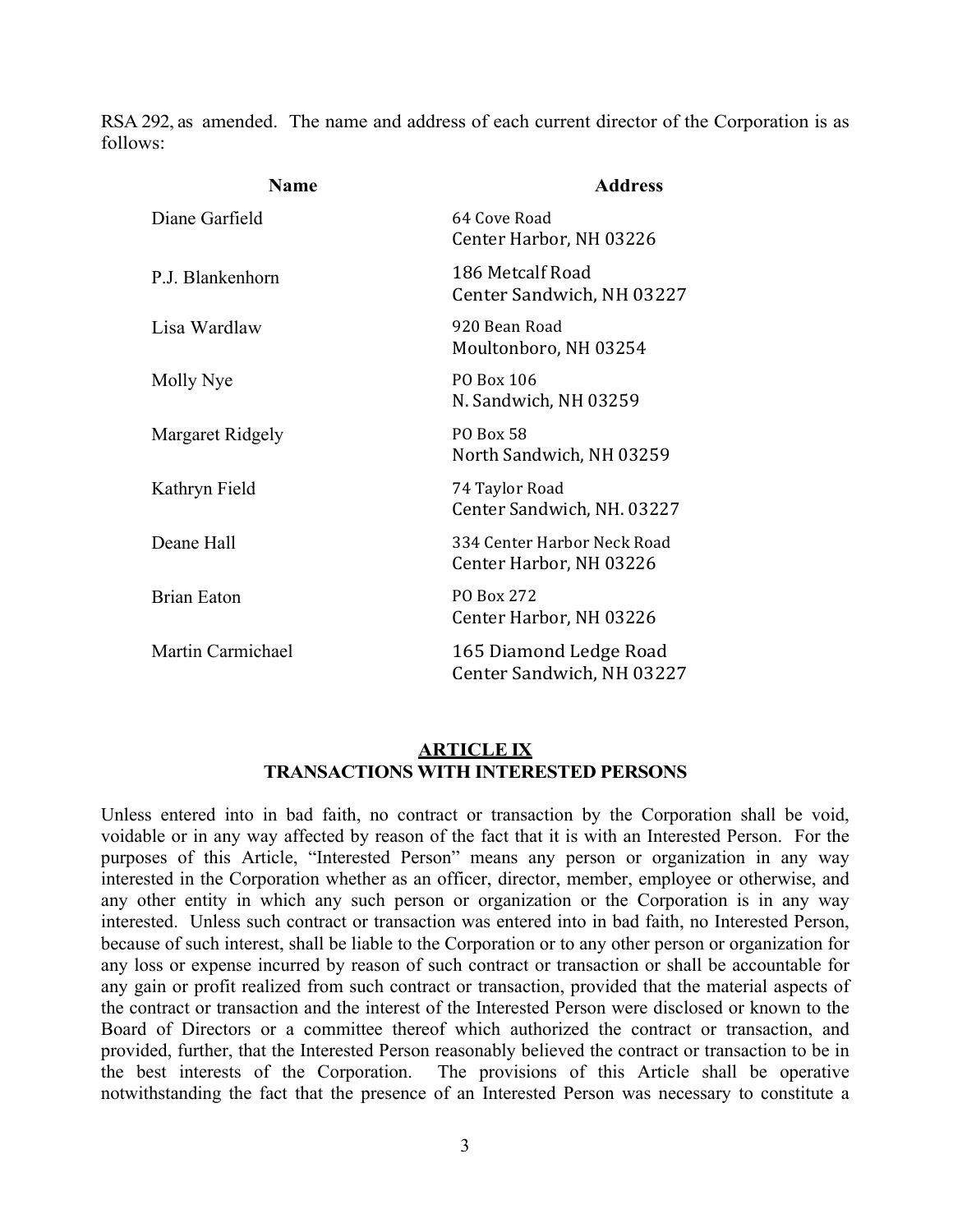quorum at a meeting of directors or members of the Corporation at which such contract or transaction was authorized or that the vote of an Interested Person was necessary for the authorization of such contract or transaction, but shall be inoperative to the extent that the Corporation's exemption from taxation under the Code would be adversely affected thereby.

## **ARTICLE X LIMITTION OF LIABILITY**

No officer or director of the Corporation shall be personally liable to the Corporation or its members for monetary damages for breach of fiduciary duty as an officer or director notwithstanding any provision of law imposing such liability; provided, however, that this Article shall not eliminate or limit the liability of an officer or director (i) for any breach of the officer's or director's duty of loyalty to the Corporation, (ii) for acts or omissions not in good faith or which involve intentional misconduct or a knowing violation of law, or (iii) for any transaction from which the officer or director derived an improper personal benefit; and provided further that such limitation shall be effective only to the extent that the Corporation's status as an organization exempt from taxation under the Code is not adversely affected thereby. No amendment or repeal of this Article shall adversely affect the rights and protection afforded to an officer or director of the Corporation under this Article for acts or omissions occurring prior to such amendment or repeal.

# **ARTICLE XI AMENDMENT OF ARTICLES**

These Articles of Agreement may be amended or repealed at any meeting of the Board by a majority vote of the Board; provided, however, that written notice of the proposed change shall be specified in the notice of the meeting, and provided further that no such action shall be taken, or if taken, shall be a valid act of the Corporation, if that action would in any was adversely affect the Corporation's qualification under Section 501(c)(3) of the Code.

VOTED: To direct the officers of the Corporation to cause the foregoing vote further amending and restating, effective as of  $\qquad \qquad , 2017$ , the Amended and Restated Articles of Agreement of the Corporation, to be recorded with the New Hampshire Secretary of State and the Town Clerk of Sandwich, New Hampshire as required by law.

We, the undersigned, certify that the foregoing votes of the Council and members of the Corporation remain in full force and effect and have not been modified.

 $2017$ 

Diane Garfield Co-President

 $, 2017$ 

P.J. Blankenhorn